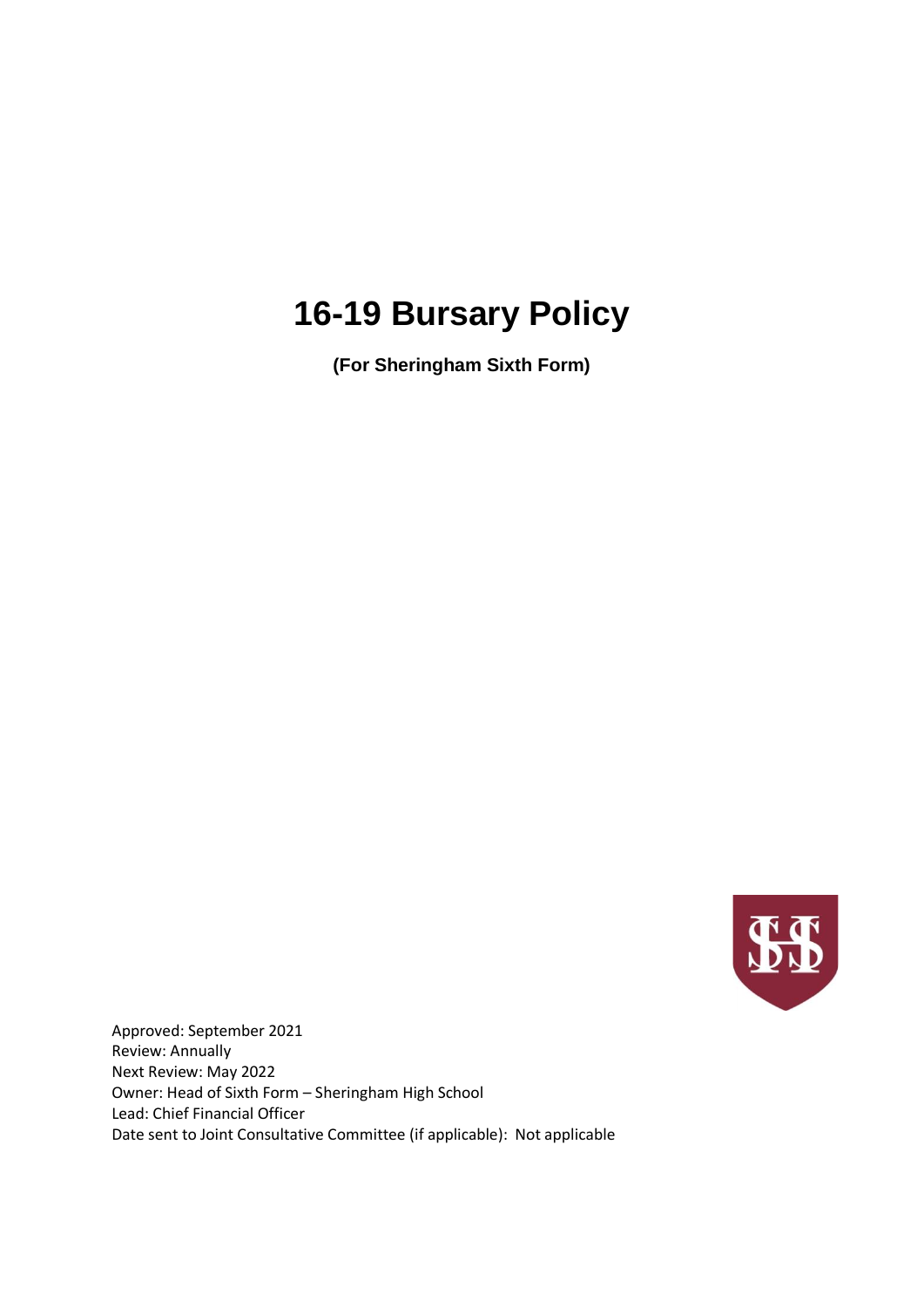# **16-19 BURSARY FUND POLICY 2021-2022**

# **What is the 16-19 Bursary Fund**

The fund is made available from the government through its funding body – Education and Skills Funding Agency (ESFA) and is for 16-19 year olds - to provide assistance to students whose access to, or completion of, education is inhibited by financial constraints or barriers.

There are two types of 16-19 bursaries available;

# **1. Vulnerable Group Bursary**

Up to £1,200 per academic year for young people in one of the defined vulnerable groups (see below)

# **2. Discretionary Bursary**

Variable amounts which institutions can award to meet individual needs, for example, help with the cost of transport, meals, books and equipment.

Sheringham Sixth will take the initiative to identify eligible students – particularly those in the vulnerable group. However, applications for support are welcome and students will be encouraged to consider whether they can apply. Students or families wishing to apply for support from the Bursary fund should contact the Head of the Sixth form for the appropriate application form.

# **Who is eligible to apply for 16-19 Bursary Funding?**

To qualify for either type of bursary, the student must be:

• following government (ESFA) funded full time or part-time courses:

#### AND BE

- aged at least 16 and under 19 years of age on 31/08/21.
- aged over 19 on 31/08/21 and be continuing on a study programme they began aged 16 to 18 (a 19+ continuer).

#### OR

OR

aged 19 and over and have an Education Health and Care Plan (EHCP).

AND BE

• ordinarily resident in the UK.

#### **Vulnerable Group Bursaries criteria**

A vulnerable group bursary is available for students who are:

- in care (including unaccompanied asylum seekers) or
- are leaving care or
- are in receipt of Income Support or Universal Credit because they are financially supporting themselves and anyone who is dependent on them and living with them, such as a child or partner, or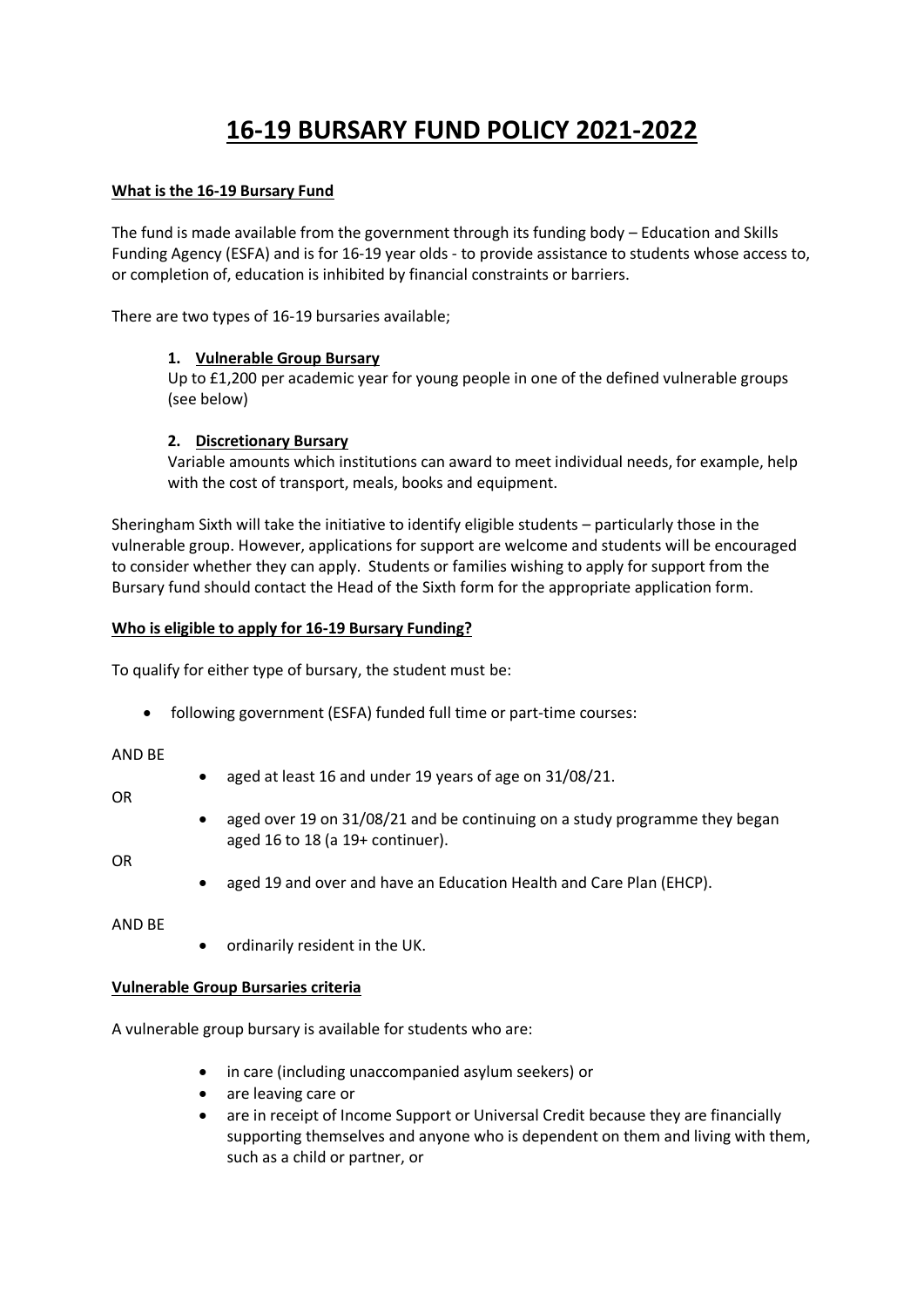are in direct receipt of Disability Living Allowance (DLA) or Personal Independence Payments (PIP) as well as Employment and Support Allowance (ESA) or Universal Credit

They do not have to live independently of their parents but their parents will not be able to claim Child Benefit if the young person's claim succeeds.

More detailed descriptions of eligibility criteria and how to identify vulnerable students are given in the 16-19 bursary fund guide published by the ESFA.

# **Discretionary Bursaries criteria**

To be eligible for discretionary bursaries, the student must be facing financial barriers to participation and need help to stay in education.

#### **Who is not eligible for 16-19 Bursary Funding?**

- Students under 16 years of age or over 19 years of age on 31/08/21 (except for 19+ continuers and those with ECHPs)
- Students who do not meet the criteria given above.
- Asylum seekers and non-UK residents.

# **How does the school assess applications and allocate 16-19 Bursary funding?**

The 16-19 Discretionary Bursary Fund is a limited fund and the school will prioritise allocation.

There will be 2 priority groups, categorised as higher priority and lower priority. Lower priority bursaries are awarded where funds permit.

#### **Higher priority group**

Students who satisfy the eligibility criteria and vulnerable group criteria above.

Eligible students will be guaranteed a £1,200 bursary for costs such as transport, equipment etc.

Payments will be made on a half-termly basis (i.e. 6 times per year).

#### **Lower priority group**

Students who satisfy the eligibility and discretionary bursary criteria above and fit into the following bands:

- Band 1 Annual Household income of £12,000 or less will receive a half termly cash payment for general use. They will receive a contribution towards the cost of bus passes if they live over 2 miles from school, payment for educational visits during the year and reimbursement of the costs of visiting university open days or interviews.
- Band 2 Annual household income between £12,001 and £16, 500 will receive a tiered half termly cash payment. And the same contributions and reimbursements as Band 1.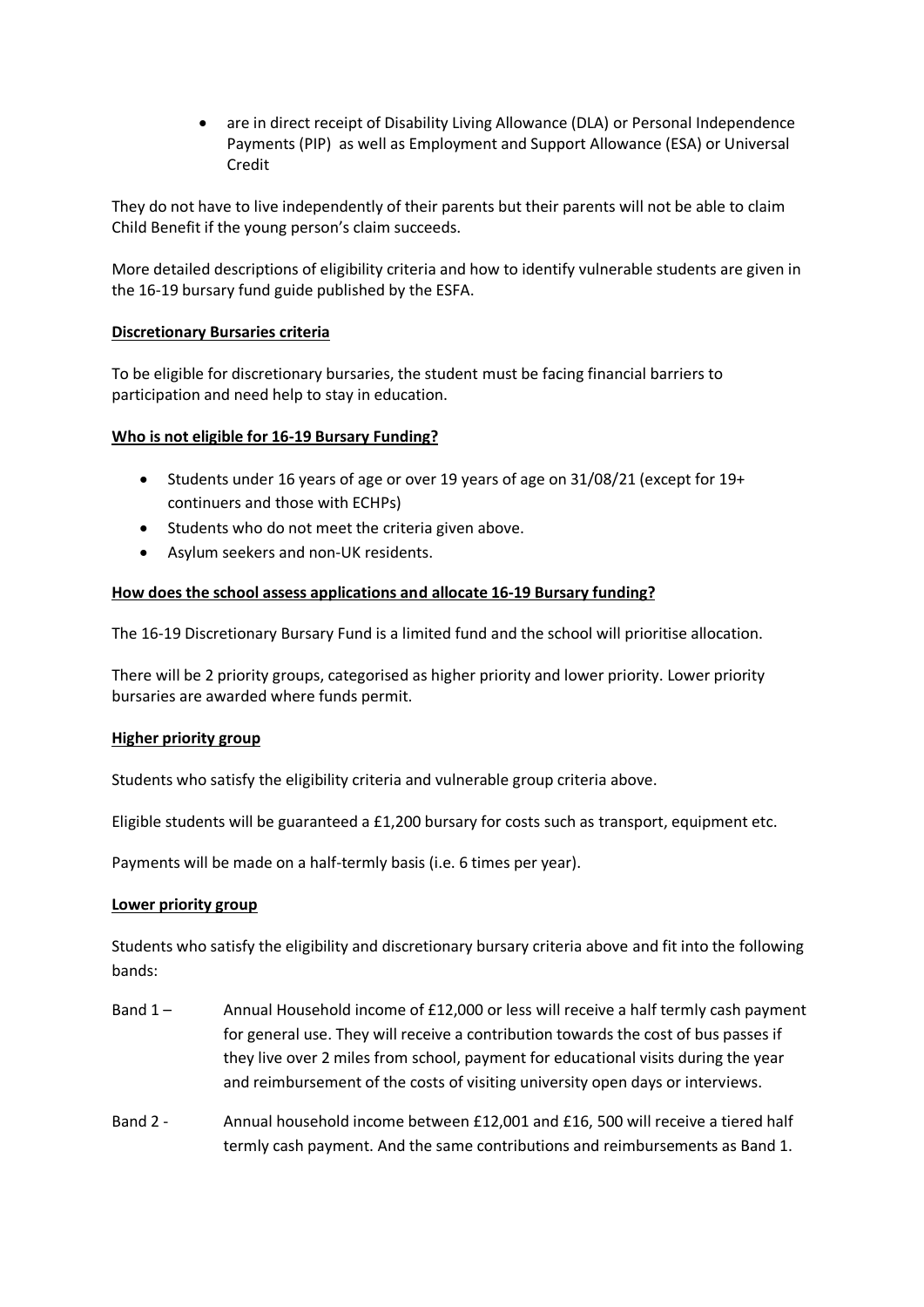- Band 3 Annual household income between £16,501 and £21,000 will receive the same contributions and reimbursements as Band 1 but smaller. There will be no half termly cash payment.
- Band 4 Annual household income between £21,001 and £26,000. These students will receive a contribution towards the cost of a bus pass if they live over 2 miles away from the school.
- Band 5 Students who have been affected by a sudden, exceptional change in financial or family circumstances.

Additional awards may be made for students in the categories above for books, course material, help with the purchase of computer equipment and other relevant expenditure that will assist them to remain in education.

# **NB All discretionary awards are dependent on meeting agreed standards of attendance, homework and behaviour. They are also subject to availability of funds.**

# **Agreed Attendance, Homework and Behaviour Standards**

- Punctual attendance at all timetabled lessons including enrichment classes.
- Appropriate behaviour at all times.
- Appropriate application in course work so that all deadlines for homework and course work are met.
- Completion of the programme of study.
- Achieving over 94% of overall lessons attendance.

Non-compliance with the above standards may require repayment of all or part of any amount paid under the 16-19 Bursary fund.

#### **Applications**

A "16-19 Bursary Fund Application form" must be completed and returned to the sixth form office.

#### **Criteria Changes**

The above policy will remain in place for 2021-2022. A review of the policy will be made in May 2022 for implementation in September 2022.

#### **Appeals procedure**

If a student or family disagree with the decision taken in relation to a Bursary payment or application, it should be discussed with the Head of Sixth Form. If they are still not satisfied, they should submit an appeal in writing. Appeals will be heard by the Executive Headteacher and/or the relevant Governing Body committee.

#### **Free Meals**

Free meals are available for eligible students but must be applied for.